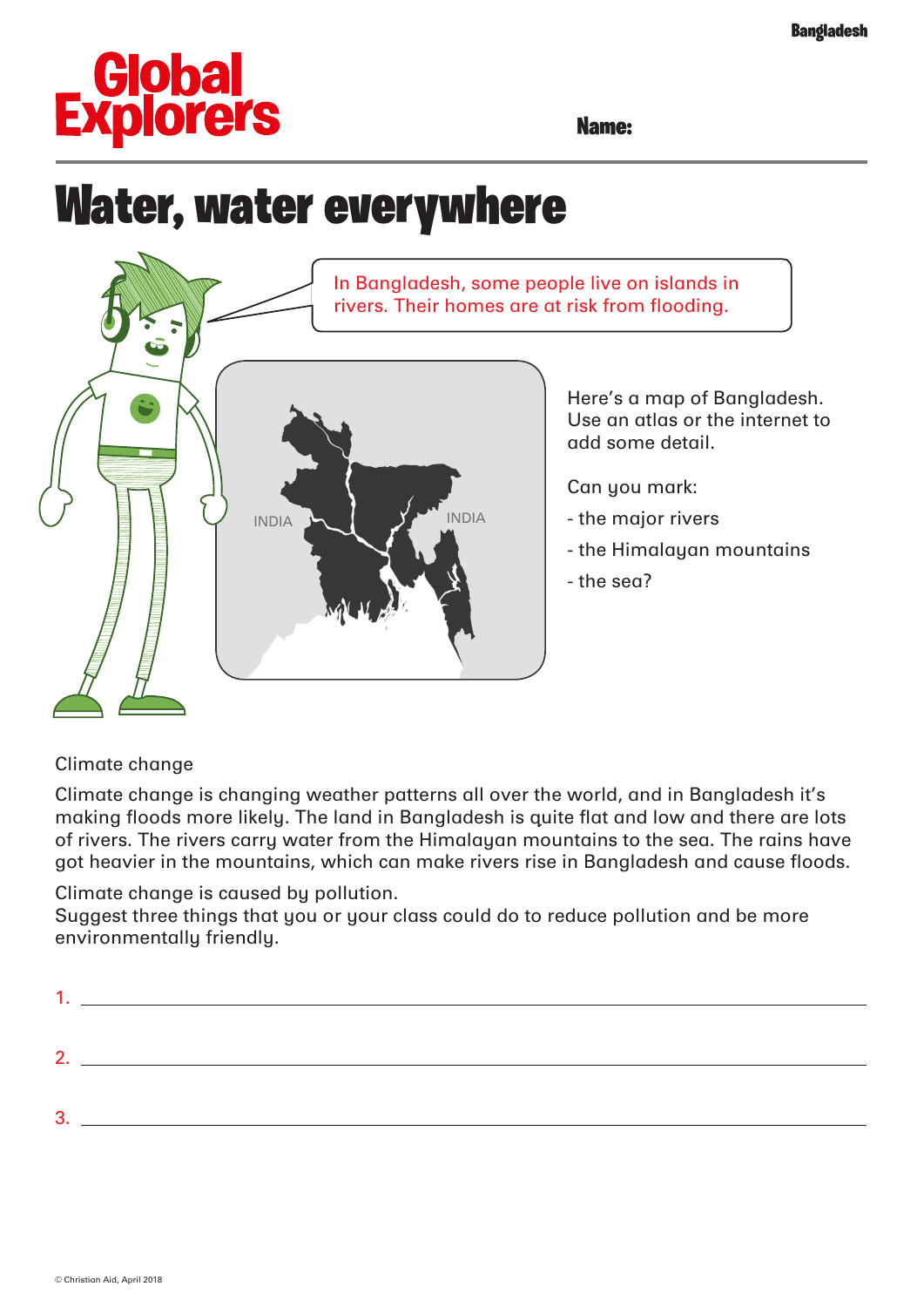A day in the life of Sokhina

Read Sokhina's story. Imagine that you are Sokhina and use some paper to write a diary entry about life on your island.

How do you feel about the river?

What are your hopes for the future?



#### Compost composition

Sokhina's family would like to get some worms so that they can grow more vegetables. Worms eat up food waste and make compost, which can be used to grow plants. Can you draw a picture or diagram below to show how worms can help people living on islands?



#### Adding up the cost

As well as being able to grow more food, Sokhina's family would like to raise their house so it's on higher ground and safer from flooding.

Look at the price list below:

| Worm farm:            | f21 |
|-----------------------|-----|
| Seeds and trees: £3   |     |
| Goat:                 | f25 |
| Raising a house: £200 |     |

In total, how much would it cost to help Sokhina's family raise their house and have more food?

If you had a budget of £200, what would you spend it on?